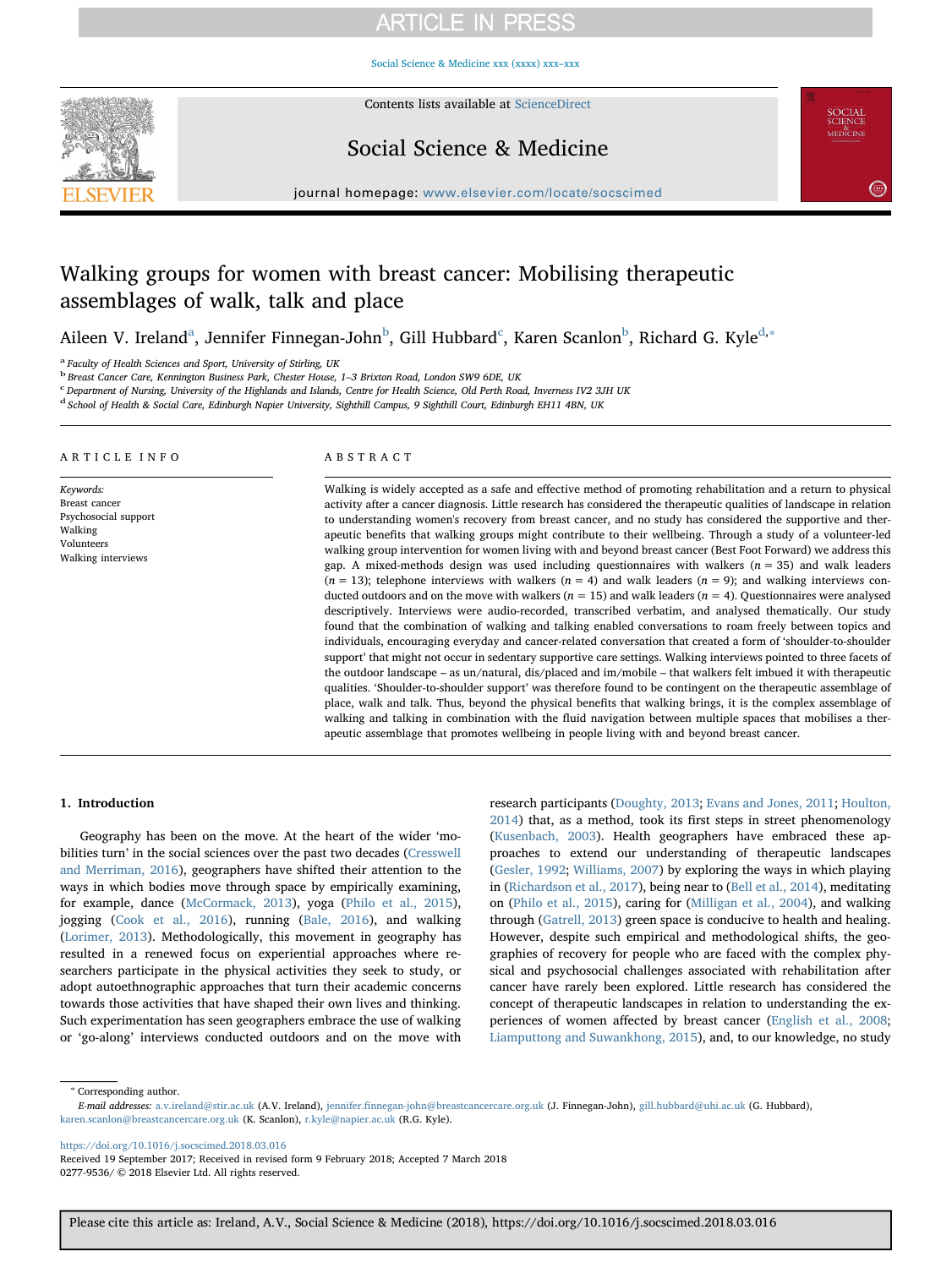has specifically considered the supportive and therapeutic benefits that walking groups might contribute to the wellbeing of these individuals. In this paper, we address such concerns by sharing findings from a study of peer-led walking groups for women living with and beyond breast cancer in the North of England that examined the interplay between walking, talking and place.

We begin by briefly discussing existing research around the benefits of physical activity after cancer diagnosis, positioning this paper in a broader field of psychosocial-oncology and pointing to the lack of services and referral to physical activity interventions after cancer, especially in the United Kingdom (UK). Best Foot Forward, a peer-led walking group intervention designed by UK charity Breast Cancer Care to address this service gap, is then presented. A description of our research methods follows. We then present our findings in four parts. First, we examine the act of walking and, then, talking, separately, exploring their role as key enablers of peer support for women during the walks. The combination of walking and talking, together, is then examined. Here we reveal a distinct form of 'shoulder-to-shoulder' support that is contingent on the emergent geography of recovery. We discuss the interplay between three dialectical facets of landscape – as dis/placed, im/mobile and un/natural – that emerged in women's accounts and that are entwined to form a therapeutic assemblage. We use the term 'assemblage' in the sociomaterial sense: that is, that these facets, collectively, are engaged in a complex "process of assembling" (Latour, 2005, p. 1) the enactment of recovery; a "set of relations which are not separable from each other" (Deleuze and Parnet, 1987, p. viii), and which yield a new entity that is more powerful than any of the individual parts alone (Lee and Stenner, 1999). This assemblage not only enhanced women's health and healing, but also encouraged ongoing engagement in physical activity. Finally, we suggest that the insights revealed in this study by introducing empirical concerns and methodological approaches from health geography to psychosocialoncology should inform the development of future physical activity interventions, and call for an ever-closer connection between these two fields.

### 1.1. Physical activity and cancer

Breast cancer in women is among the most common cancers globally (Cancer Research UK, 2014), and is the most common cancer in the UK (Torre et al., 2015). Early detection, alongside increased and improved treatment options, have contributed to a rise in the number of women who survive breast cancer (Torre et al., 2015). Ten-year survival rates in England and Wales have almost doubled in the last 40 years, from 40% in 1971–72 to 78.4% in 2010–11 (Cancer Research UK, 2014). Engaging in physical activity is associated with increased survival after breast cancer diagnosis (Ballard-Barbash et al., 2012; DeSantis et al., 2013; Ibrahim and Al-Homaidh, 2011; Volaklis et al., 2013), and a Cochrane Review of 40 trials found that physical activity interventions have a positive impact on health-related quality of life and reduce anxiety, fatigue and pain over time in cancer survivors (Mishra et al., 2012). Additionally, physical activity interventions have been found to improve psychosocial aspects of quality of life (Spence et al., 2010). However, an extensive review of the literature relating to physical activity and the risk of breast cancer recurrence found that few studies have examined the effects of physical activity in women affected by breast cancer in particular, and, further, that psychosocial factors are largely overlooked, despite being instrumental in predicting physical activity behaviour and influencing decisions to establish and maintain a programme of physical activity (Loprinzi et al., 2012). In addition, a randomised controlled trial to determine the effects of peer support on the quality of life of breast cancer survivors determined that the psychosocial outcomes of peer-led physical activity interventions are poorly understood (Pinto et al., 2015). Furthermore, a recent examination of the emotional benefits of walking demonstrates positive affect, providing a direct link between emotional and physical health (Miller and Krizan, 2016). Most importantly, a systematic review and meta-analysis of the evidence related to physical activity in breast cancer survivors found that the most successful physical activity interventions were those that were supported by counselling (Bluethmann et al., 2015). Together, these findings suggest that more emphasis should be placed on the psychosocial element in supporting women in undertaking physical activity and on psychosocial support during physical activity for people undergoing breast cancer treatment and beyond. In the UK, however, neither physical activity nor psychosocial support is routinely prescribed as part of the treatment pathway for cancer survivors, and the referral of women affected by breast cancer to such programmes is often made by community-based organisations and cancer charities.

### 1.2. Best Foot Forward

Breast Cancer Care is a UK-wide charity providing care, information and support to people affected by breast cancer and is actively involved in providing ongoing psychosocial support to people affected by breast cancer. As part of their Moving Forward programme that supports people after breast cancer diagnosis and treatment, Breast Cancer Care developed and piloted Best Foot Forward, a peer-led walking group intervention, in three areas of the North of England. The intervention was offered to all those who had recently completed treatment for primary breast cancer in those areas, at all abilities and levels of fitness, who want to be more active and increase their wellbeing and energy levels. The walks were facilitated by trained Walk Leaders with a personal experience of breast cancer who had also been recruited through the Moving Forward programme.

The aim of the Best Foot Forward intervention was twofold: (1) to encourage physical activity; and (2) to enable psychosocial support. This aim was designed to be achieved by providing women with breast cancer the opportunity to undertake regular exercise outdoors in a supportive environment with other people with experience of breast cancer. Between 2013 and 2015 a concurrent evaluation of Best Foot Forward was conducted led by a team of academics at Edinburgh Napier University and the University of Stirling (RGK, AVI, GH). Evaluation processes involved members of Breast Cancer Care's inhouse research team (J-FJ, KS) in data collection processes, but Breast Cancer Care were not involved in the analysis or interpretation of study findings. The aim of the research was to understand the perceived therapeutic and supportive benefits of Best Foot Forward through the experiences of volunteer Walk Leaders and Walkers affected by breast cancer.

### 2. Methods

### 2.1. Research design

A mixed-methods study was conducted in three steps: (1) a postal survey; (2) telephone interviews; (3) walking interviews. Walkers and Walk Leaders were invited to participate in each step in turn. Each method was purposefully selected to progressively close the geographic and relational distance between researchers and participants, and between participants and the location of the walks they took part in or led. Hence, there was a move from structured questions (in surveys) to unstructured discussion (during walking interviews), and from involvement with researchers at home (by completing a questionnaire or speaking on the telephone) to shared experiences with researchers (during walking interviews). This gradual process was used to enable sufficient rapport and trust to be established between researchers and participants to enable walking interviews to mirror (as much as possible) the process of the walking group intervention itself. This meant that as individuals engaged in each step of the research process a deeper understanding of their experiences of involvement in Best Foot Forward was gradually revealed.